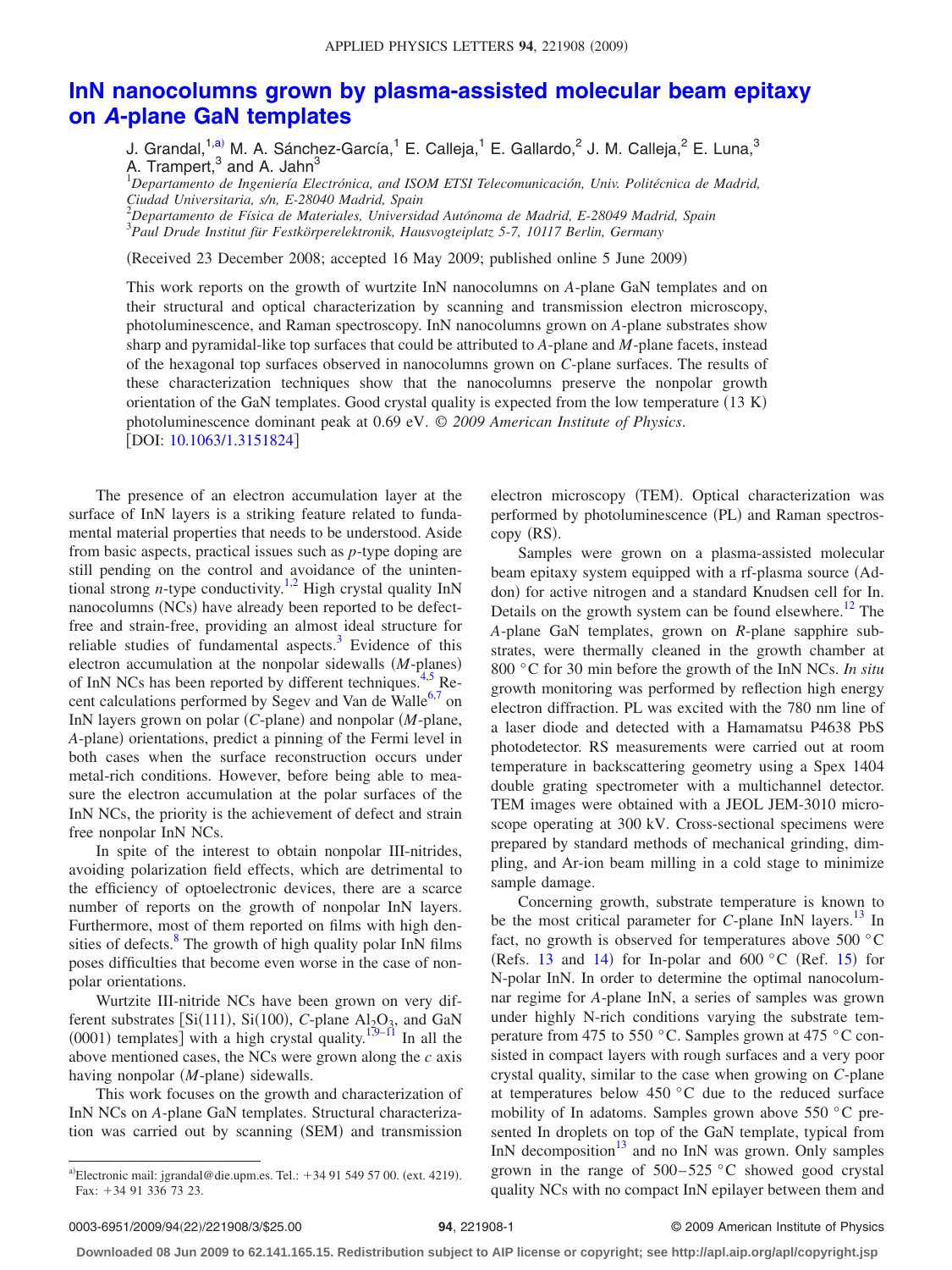<span id="page-1-0"></span>

FIG. 1. (Color online) (a) SEM image of InN NCs grown on *A*-plane GaN, showing faceted *A*- and *M*-plane topsides. The inset shows the *A*-plane base rectangular geometry. (b) SEM image of the InN NCs grown directly on *A*-plane GaN templates.

the GaN template so the optimal growth temperature was set to 525  $\,^{\circ}$ C

The SEM images in Fig. [1](#page-1-0) display the morphology of the InN NCs grown on *A*-plane templates. The columns with high aspect ratio show clear side facets and even inclined facets on top, in contrast to *C*-plane oriented NCs with flat end. This shape of the NCs arises from the specific growth orientation and the anisotropy in the surface energies. Assuming the *A*-plane base with rectangular geometry (see in-set in Fig. [1](#page-1-0)), the perpendicular side facets are given by *M*and *C*-planes  $({1 - 100}$  and  ${0001}$  planes, respectively), whereas the top facets point to low-index planes of  ${10-11}$  and  ${1-100}$  types. This kind of morphology and NC shape has also been observed in AlGaN and InN nanorods grown on *R*-plane sapphire substrates<sup>16,[17](#page-2-14)</sup> by metalorganic vapor phase epitaxy (MOVPE) and hydride-MOVPE, respectively.

The microstructure and hexagonal crystallinity are investigated by TEM, demonstrating that no compact epilayer was formed between the GaN template and the NCs and that most of the columns are defect-free with smooth interfaces between the InN NCs and the GaN template (inset Fig. [2](#page-1-1)). The high-resolution (HR) TEM images as well as the corresponding selected area electron diffraction (SAED) pattern are taken along the  $[1 - 101]$  zone axis, which is perpendicular to the growth direction, i.e., to the  $[11-20]$  direction. The SAED pattern represents the superposition of diffraction spots from the InN (squares) and GaN (circles) lattices. This result confirms that the InN NCs have hexagonal structure with the same orientation as the template, i.e., the epitaxial orientation relationship is  $(11-20)_{\text{GaN}} || (11-20)_{\text{InN}}$  and  $[1-101]_{\text{GaN}}$  |  $[1-101]_{\text{InN}}$ . Furthermore, the distance between the diffraction spots is measured in order to estimate the lattice parameter revealing that the InN NCs are almost fully relaxed. The HRTEM image  $[Fig. 2(b)]$  $[Fig. 2(b)]$  $[Fig. 2(b)]$  of the interface supports the orientation relationship as well as the smoothness of the interface on an atomic level.

RS measurements confirmed the wurtzite structure of the NCs and their crystallographic orientation. For a 632.8 nm excitation, the nanocolumnar sample shows the allowed  $E_2$ mode at 488.5 ± 0.5 cm<sup>-1</sup>. Wang *et al.*<sup>[18](#page-2-15)</sup> determined experimentally that the strain-free Raman frequency of the  $E<sub>2</sub>$  high mode of hexagonal InN is  $490.1 \pm 0.2$  cm<sup>-1</sup>. According to their experiments, we can conclude that the InN NCs grown on *A*-plane GaN templates are fully relaxed  $(\varepsilon_a < 0.08\%$ , with the measurement accuracy being  $\pm 0.05\%$ ). Measurements were performed in backscattering configuration with light propagating along the growth axis and a polarizer placed perpendicular to this direction, modifying the polarization angle of the incident light. Selection rules<sup>19</sup> imply that the intensity of the  $E<sub>2</sub>$  mode should be maximum for polarization perpendicular to the *c* axis and zero for polarization parallel to it. For the case of InN NCs grown along the *c* axis, the polarization of the incident light is always perpendicular to the growth direction; therefore, the  $E_2$  mode intensity is independent of the angle of the polarizer (dots in Fig. [3](#page-2-17)). In the case of InN NCs grown on *A*-plane GaN templates, the intensity of the  $E_2$  mode reaches maxima and minima as the polarization angle varies from perpendicular to parallel to the  $c$  axis, respectively (squares in Fig. [3](#page-2-17)). The same behavior is observed for the *A*-plane GaN template (stars in Fig. [3](#page-2-17)), as expected. The minimum at  $135^{\circ}$  of the InN NCs does not go to zero due to some elastic light scattering at the NCs which is absent in the flat GaN template.<sup>5</sup> This result unambiguously shows that the NCs grow perpen-

<span id="page-1-1"></span>

FIG. 2. (Color online) (a) SAED pattern taken along the [1-101] zone axis revealing two different diffraction patterns corresponding to the GaN template (circles) and the InN NCs (squares), respectively. (b) Cross-sectional HRTEM image revealing an atomically flat and abrupt interface between the InN NCs and the *A*-plane GaN template. A lower magnification TEM image of the NCs is shown in the inset. No InN compact epilayer is formed between the GaN template and the NCs.

**Downloaded 08 Jun 2009 to 62.141.165.15. Redistribution subject to AIP license or copyright; see http://apl.aip.org/apl/copyright.jsp**